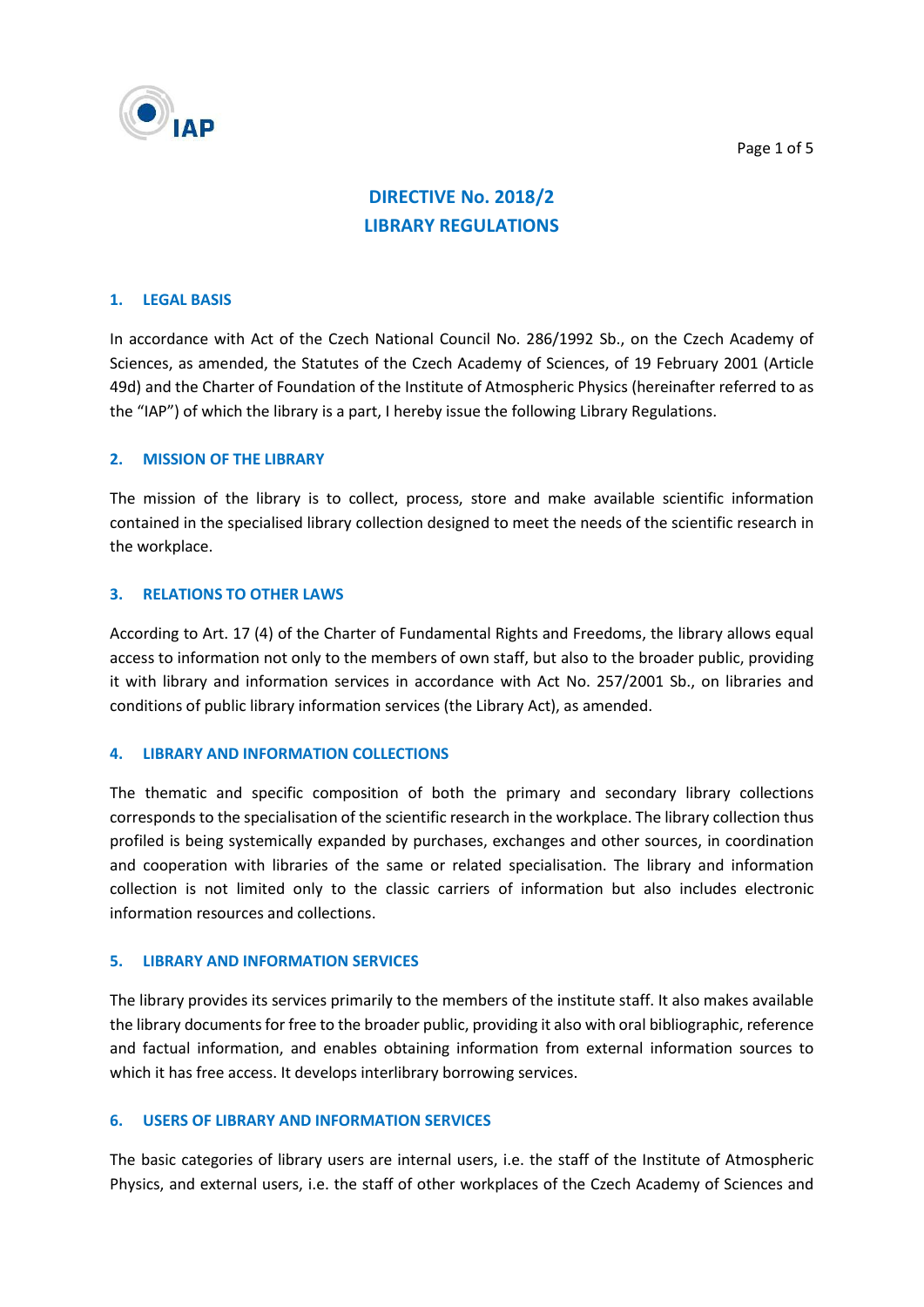universities, and the broader public. Any natural or legal person can become an external user after completing the application form and verifying their personal data by a library worker. Users of the library are obliged to comply with the Library Circulation Rules.

# 7. LIBRARY CIRULATION RULES

Borrowing documents from the own library and information collection is free of charge.

Periodicals are lent to both categories of users for reference use only.

Monographs and special kinds of documents are lent to internal users for a period individually limited with respect to the time necessary for study. The library may shorten this period if the publications are requested by other users. Upon the termination of employment, internal users are obliged to settle their obligations to the library.

Monographs and special kinds of documents are lent to external users for reference use; outside loans are provided only exceptionally.

The library of the Institute of Atmospheric Physics of the Czech Academy of Sciences is accessible for external users during the following office hours:

Monday 1.00 – 3.30 p.m.

Thursday  $9.00 - 11.30$  a.m.

# 8. ELECTRONIC SERVICES

These include:

- a) Services offered via the library website (once it is completed);
- b) Making available online electronic information sources to which the Institute library has free access.

#### 9. OTHER SERVICES OF THE LIBRARY

These include:

- a) Copy services;
- b) Interlibrary loan services

#### 10. PENALTIES FOR NON-COMPLIANCE WITH THE LIBRARY REGULATIONS

Library users are obliged to pay for lost, damaged or destroyed library documents. In case of significant exceeding of the loan period, the user may be charged a late fee by the library staff.

#### 11. FINAL PROVISIONS

Exceptions from the Library Regulations are permitted by the Director of the Institute of Atmospheric Physics of the Czech Academy of Sciences or an employee authorised by him.

With the effect from 2 July 2018, for the use in the Institute of Atmospheric Physics of the Czech Academy of Sciences, and after being discussed by the Library Commission, approved by doc. RNDr. Zbyněk Sokol, CSc., Director of the Institute of Atmospheric Physics of the Czech Academy of Sciences.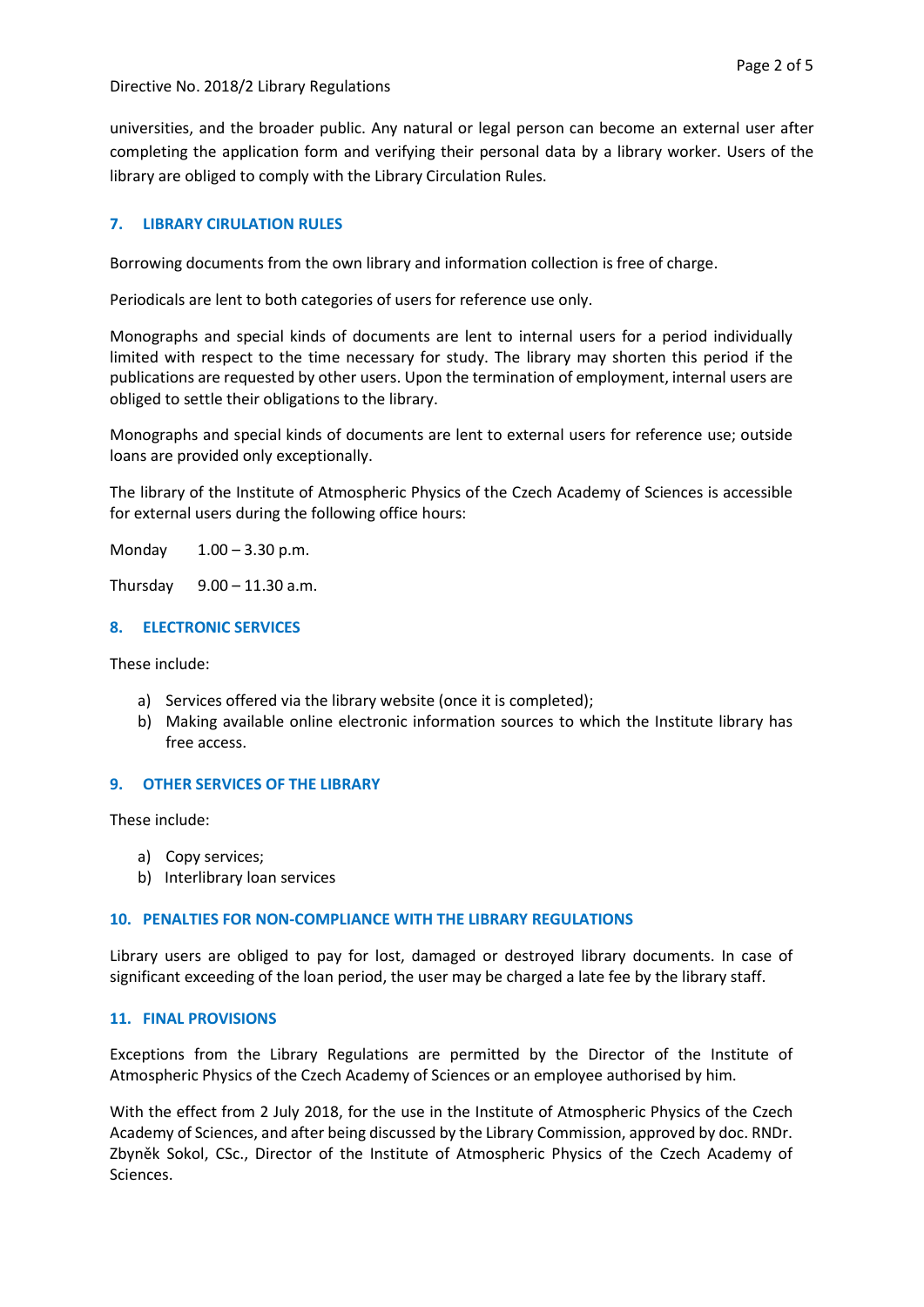Directive No. 2018/2 Library Regulations

Directive No. 2015/02 – Library Regulations of 29 September 2015 – is cancelled.

In Prague, on 2 July 2018

Signature illegible

Doc. RNDr. Zbyněk Sokol, CSc.

Director of Institute of Atmospheric Physics

Annex No. 1 Handling of personal data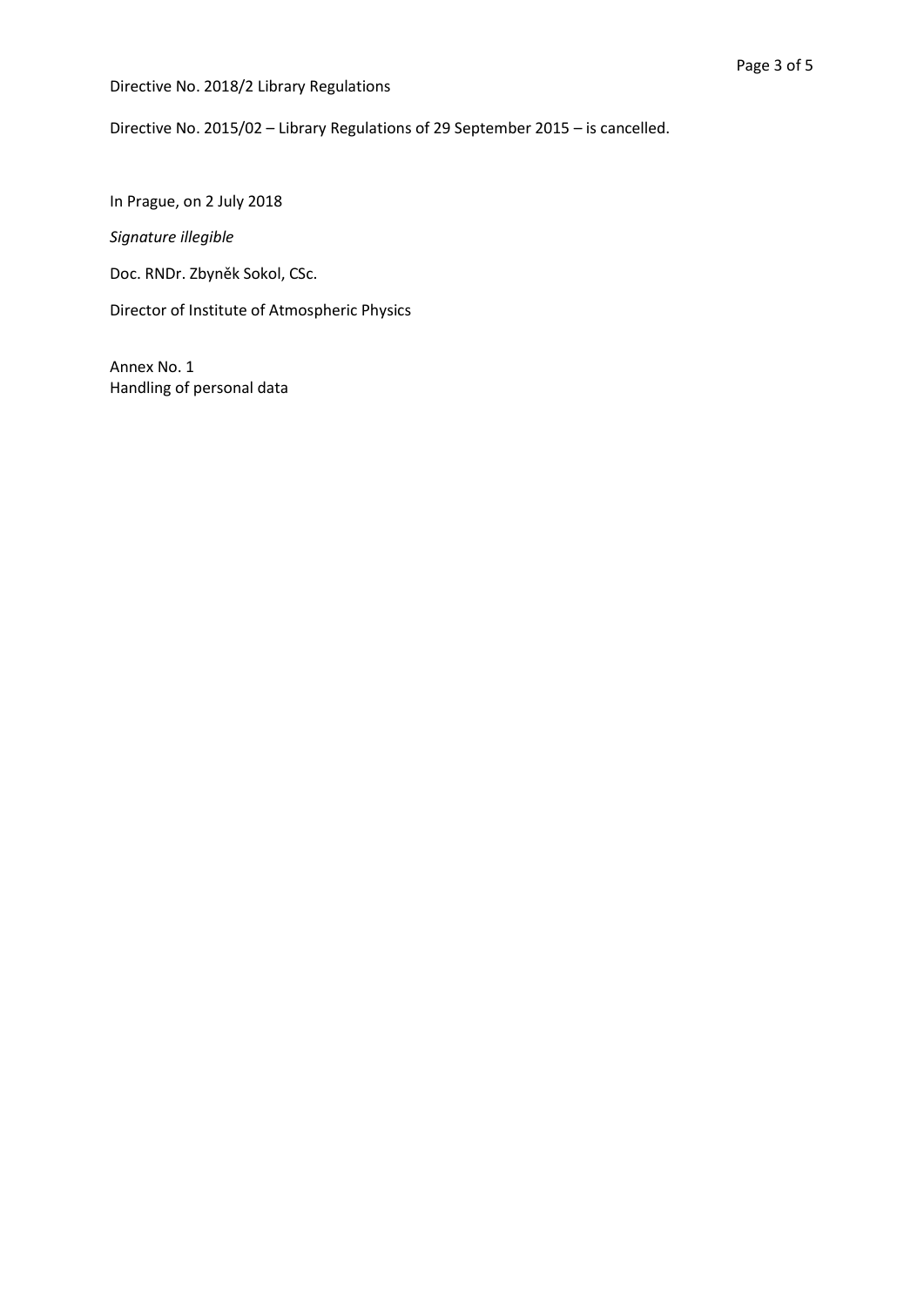#### ANNEX No. 1

# HANDLING OF PERSONAL DATA

The library processes the personal data of users in accordance with Regulation 2016/679 of the European Parliament and of the Council of 27 April 2016 on the protection of natural persons with regard to the processing of personal data and on the free movement of such data, and repealing Directive 95/46/EC. For the library purposes, personal data mean the identification and address details of its users or information about loans and other transactions. The data are processed in the library automation system.

# 1. PURPOSE OF PERSONAL DATA PROCESSING

The library collects, processes and stores personal data in order to:

- 1. protect the library collection acquired from public funds and intended for lending outside the library;
- 2. record the transactions relating to the reader, including, without limitation, outside loans;
- 3. provide users with quality services by, among others, contacting readers for effective communication, where necessary;
- 4. conclude an agreement on the electronic provision of documents (hereinafter referred to as the "EPD"), which binds the library to provide the user with the EPD services according to the user's requirements for the purposes of his research and private study, and the user to handle the electronic documents obtained via the EPD services in accordance with copyright law and the concluded agreement.

#### 2. SCOPE OF PROCESSED PERSONAL DATA

2.1. In order to record transactions, protect the library collection and provide loan services (article 1 (1-4) above), the library processes personal data of its users obtained from the reader's completed application form, specifically in the following scope:

Basic identification data:

- Name and surname;
- Contact address or permanent address;
- Date of birth.

Voluntary data:

- Address of school/workplace;
- Telephone number, e-mail address;
- Academic titles.

Service data:

• Information on the subject, place, and time of the start or end of the loan period, of outside loans or loans for reference use, or reservations; information about the date of the user's registration in the library.

Anonymised service data will be used for statistical outputs describing the services provided by the library.

2.2. In order to conclude an agreement on electronic provision of documents (Article 1 (4) above), the library processes personal data in the following scope: